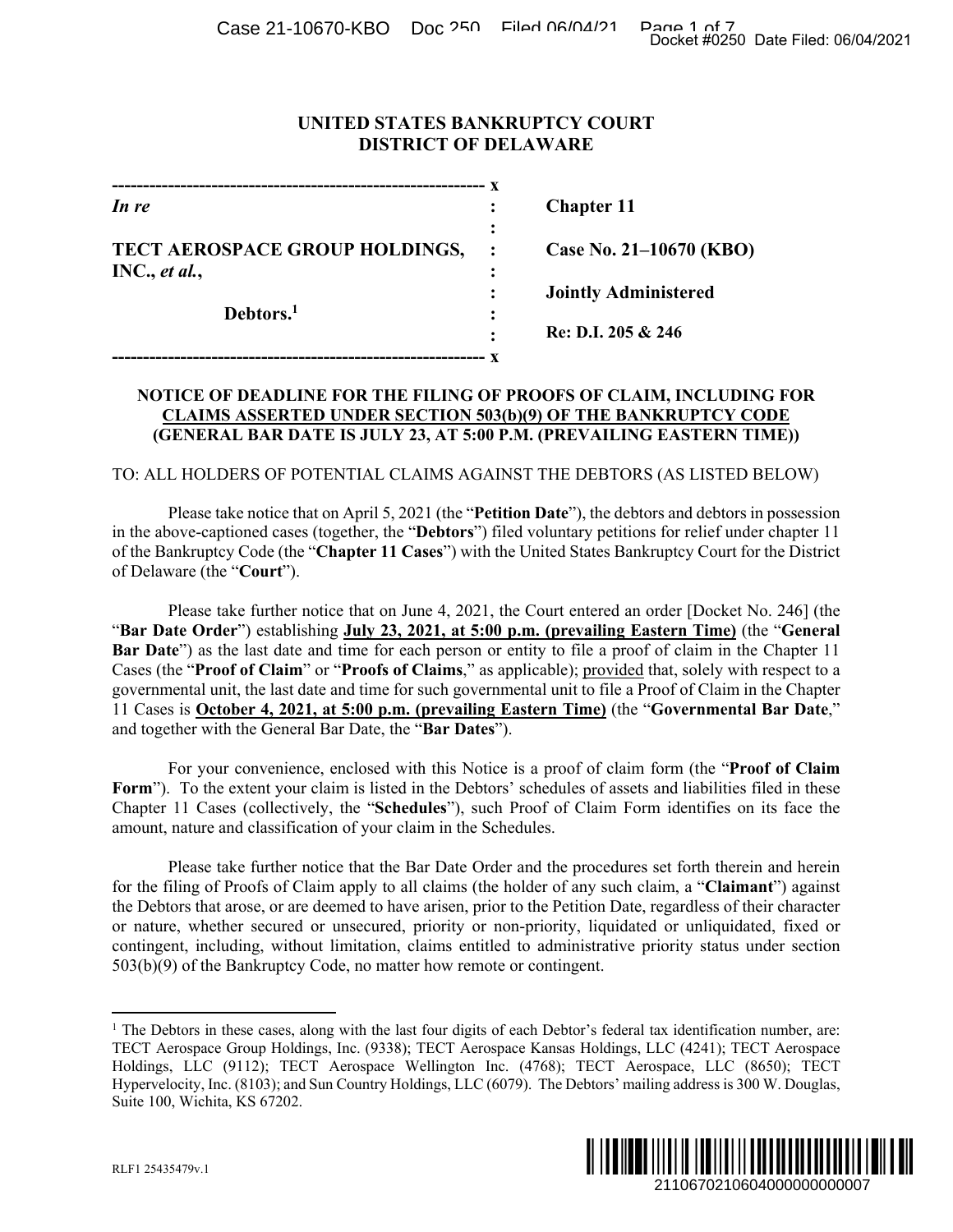As used in this Notice, the term "**creditor**" has the meaning given to it in section 101(10) of the Bankruptcy Code, and includes all persons, entities, estates, trusts, governmental units and the United States Trustee. In addition, the terms "**persons**," "**entities,**" and "**governmental units**" are defined in sections 101(41), 101(15) and 101(27) of the Bankruptcy Code, respectively.

 As used in this Notice, the term "**claim**" or "**Claim**" has the meaning given to it in section 101(5) of the Bankruptcy Code, and includes as to or against the Debtors: (a) any right to payment, whether or not such right is reduced to judgment, liquidated, unliquidated, fixed, contingent, matured, unmatured, disputed, undisputed, legal, equitable, secured, or unsecured; or (b) any right to an equitable remedy for breach of performance if such breach gives rise to a right to payment, whether or not such right to an equitable remedy is reduced to judgment, fixed, contingent, matured, unmatured, disputed, undisputed, secured, or unsecured.

**YOU ARE RECEIVING THIS NOTICE BECAUSE YOU MAY HAVE OR YOU MAY ASSERT A CLAIM AGAINST THE DEBTORS IN THE ABOVE-CAPTIONED CHAPTER 11 CASES. THEREFORE, YOU SHOULD READ THIS NOTICE CAREFULLY AND DISCUSS IT WITH YOUR ATTORNEY. IF YOU DO NOT HAVE AN ATTORNEY, YOU MAY WISH TO CONSULT ONE.** 

**General Information about the Debtors' Cases**. The Debtors' cases are being jointly administered under case number 21-10670 (KBO). On April 20, 2021, the Office of the United States Trustee for the District of Delaware appointed the Official Committee of Unsecured Creditors.

**Individual Debtor Information**. The last four digits of each Debtor's federal tax identification number are set forth below. The Debtors' mailing address is 300 W. Douglas, Suite 100, Wichita, KS 67202.

|                                     |          | EID#            |
|-------------------------------------|----------|-----------------|
| <b>Debtor</b>                       | Case No. | (Last 4 Digits) |
| TECT Aerospace Group Holdings, Inc. | 21-10670 | 9338            |
| TECT Aerospace Kansas Holdings, LLC | 21-10671 | 4241            |
| TECT Aerospace Holdings, LLC        | 21-10672 | 9112            |
| TECT Aerospace Wellington Inc.      | 21-10673 | 4768            |
| TECT Aerospace, LLC                 | 21-10674 | 8650            |
| TECT Hypervelocity, Inc.            | 21-10675 | 8103            |
| Sun Country Holdings, LLC           | 21-10676 | 6079            |

#### **A CLAIMANT SHOULD CONSULT AN ATTORNEY IF THE CLAIMANT HAS ANY QUESTIONS, INCLUDING WHETHER SUCH CLAIMANT SHOULD FILE A PROOF OF CLAIM.**

# **1. PERSONS OR ENTITIES WHO MUST FILE A PROOF OF CLAIM.**

Any person or entity that has or seeks to assert a claim against the Debtors which arose, or is deemed to have arisen, prior to the Petition Date, including, without limitation, a claim under section 503(b)(9) of the Bankruptcy Code, **MUST FILE A PROOF OF CLAIM ON OR BEFORE THE APPLICABLE BAR DATE** in order to potentially share in the Debtors' estates.

 Under the Bar Date Order, the filing of a Proof of Claim Form shall be deemed to satisfy the procedural requirements for the assertion of administrative priority claims under section 503(b)(9) of the Bankruptcy Code. All other administrative claims under section 503(b) of the Bankruptcy Code must be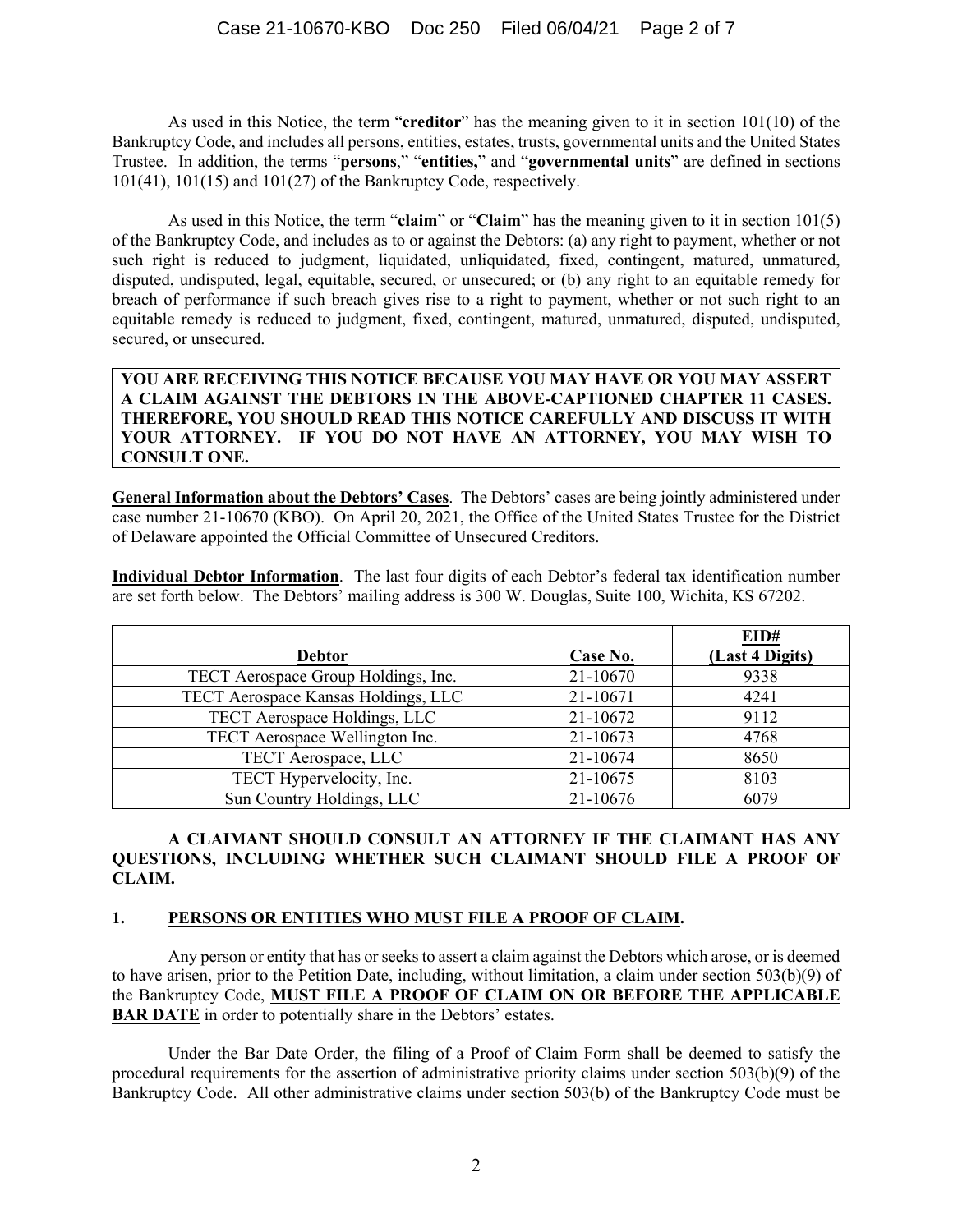made by separate requests for payment in accordance with section 503(a) of the Bankruptcy Code and shall not be deemed proper if made by proof of claim. No deadline has yet been established for the filing of administrative claims other than claims under section 503(b)(9) of the Bankruptcy Code. **Claims under section 503(b)(9) of the Bankruptcy Code must be filed by the Bar Date**.

 Acts or omissions of the Debtors that occurred or arose before the Petition Date may give rise to Claims against the Debtors that must be filed by the applicable Bar Date, notwithstanding that such Claims may not have matured, are contingent or have not become fixed or liquidated prior to or as of the Petition Date.

**THE FACT THAT YOU HAVE RECEIVED THIS NOTICE DOES NOT MEAN THAT YOU HAVE A CLAIM OR THAT THE DEBTORS BELIEVE THAT YOU HAVE A CLAIM. A CLAIMANT SHOULD CONSULT AN ATTORNEY IF THE CLAIMANT HAS ANY QUESTIONS, INCLUDING WHETHER SUCH CLAIMANT SHOULD FILE A PROOF OF CLAIM.**

#### **A. Claims For Which No Proof of Claim is Required to be Filed**.

 Notwithstanding the above, holders of the following claims are not required to file a Proof of Claim on or before the applicable Bar Date solely with respect to such claim:

- a. a claim against the Debtors for which a signed proof of claim has already been properly filed with the Clerk of the Bankruptcy Court for the District of Delaware or Kurtzman Carson Consultants ("**KCC**") in a form substantially similar to Official Bankruptcy Form No. 410;
- b. a claim that is listed on the Debtors' Schedules if and only if (i) such claim is not scheduled as "disputed," "contingent," or "unliquidated" **and** (ii) the holder of such claim agrees with the amount, nature and priority of the claim as set forth in the Schedules;
- c. an administrative expense claim allowable under sections  $503(b)$  and  $507(a)(2)$  of the Bankruptcy Code as an expense of administration (other than any claim allowable under section 503(b)(9) of the Bankruptcy Code);
- d. an administrative expense claim for post-petition fees and expenses incurred by any professional allowable under sections 330, 331, and 503(b) of the Bankruptcy Code;
- e. a claim that has been paid in full by the Debtors in accordance with the Bankruptcy Code or an order of this Court;
- f. a claim that has been allowed by an order of this Court entered on or before the applicable Bar Date;
- g. a claim of any Debtor against another Debtor;
- h. a claim of any current or former employee of the Debtors, if an order of this Court authorized the Debtors to honor such claim in the ordinary course of business as a wage, commission, benefit, health care claim, or severance; provided that an employee must submit a Proof of Claim by the General Bar Date for all other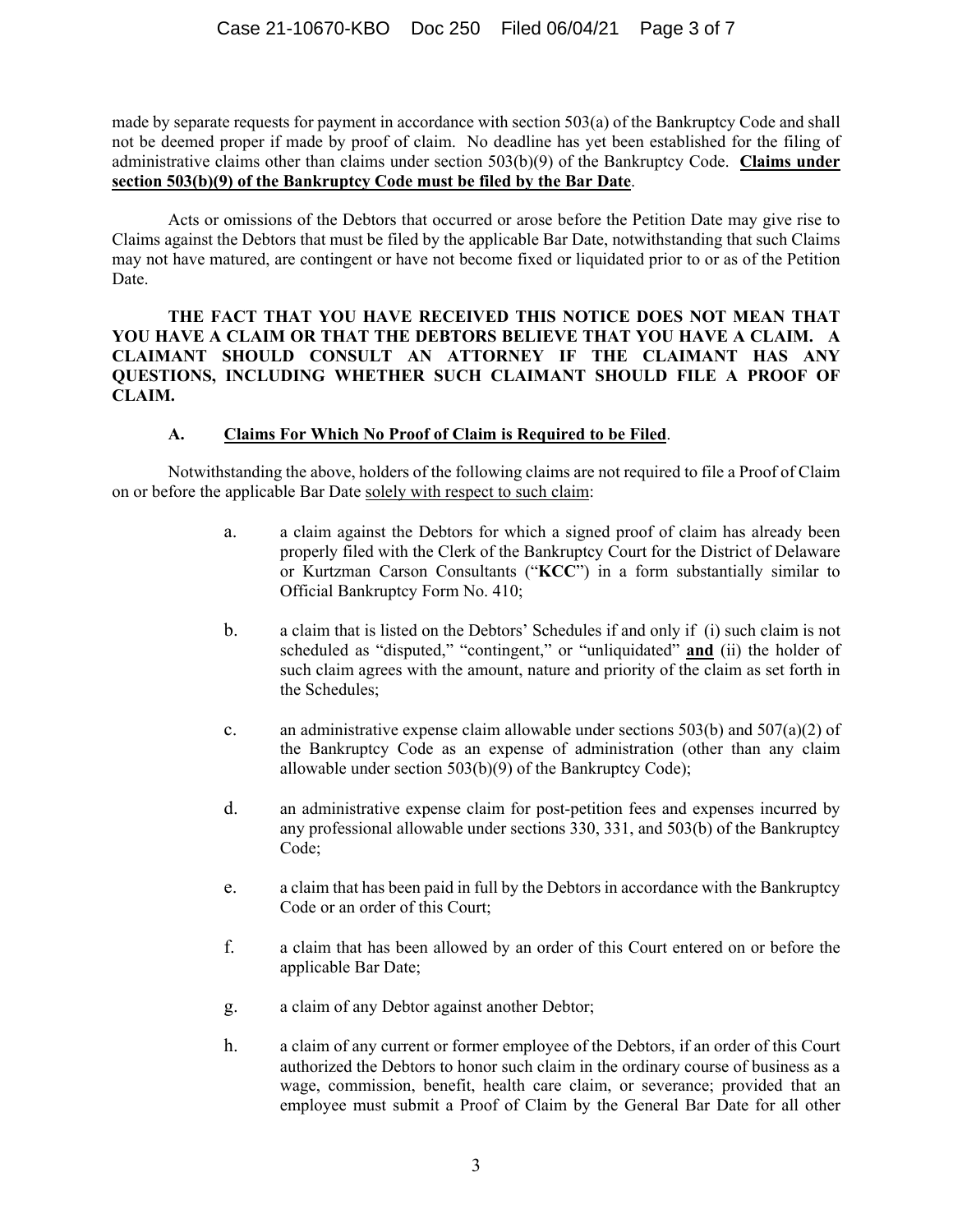claims arising before the Petition Date, including claims for unpaid wages, commissions, or benefits not authorized to be paid by order of this Court, wrongful termination, discrimination, harassment, hostile work environment, and/or retaliation;

- i. any fees payable to the U.S. Trustee under 8 U.S.C. § 1930 or accrued interest thereon arising under 31 U.S.C. § 3717;
- j. a claim for which specific deadlines have been fixed by an order of this Court entered on or before the applicable Bar Date; and
- k. pursuant to the *Final Order Pursuant to Sections 105, 361, 362, 363, 364 and 507 of the Bankruptcy Code, Bankruptcy Rule 4001 and Local Rule 4001-2, (I) Authorizing Debtors to (A) Obtain Postpetition Financing and (B) Use Cash Collateral, (II) Granting Adequate Protection to Prepetition Secured Parties, and (III) Granting Related Relief* [Docket No. 174] (the "**Final DIP Order**"), an allowed superpriority administrative expense claim of the DIP Secured Parties for the DIP Obligations (each as defined in the Final DIP Order).

**Please take notice that any Claimant exempted from filing a Proof of Claim pursuant to paragraph A above must still properly and timely file a Proof of Claim for any other claim that does not fall within the exemptions provided by paragraph A above.** As set forth in clause (e) above, creditors are not required to file a proof of claim with respect to any amounts paid by the Debtors.

# **B. Claims Arising from Rejected Executory Contracts or Unexpired Leases**.

 Any person or entity that holds a claim that arises from the rejection of an executory contract or unexpired lease must file a Proof of Claim based on such rejection by the later of (a) the General Bar Date or (b) 5:00 p.m. (prevailing Eastern Time) on the date that is thirty (30) days following the later of (i) the effective or (ii) the date of service of an order approving rejection of any executory contract or unexpired lease of the Debtors.

# **C. Amendment to the Debtors' Schedules**.

 If the Debtors amend their Schedules, then the deadline to submit a Proof of Claim for those creditors affected by any such amendment shall be the later of (i) the applicable Bar Date or (ii) 5:00 p.m. (prevailing Eastern Time) on the date that is thirty (30) days from the date that the Debtors provide written notice to the affected creditor that the Schedules have been amended.

# **2. WHEN AND WHERE TO FILE.**

 All Claimants must submit (by overnight mail, courier service, hand delivery, regular mail, or in person) an original, written Proof of Claim that substantially conforms to the Proof of Claim Form so as to be **actually received** by KCC, the Debtors' claims and notice agent, by no later than 5:00 p.m. (prevailing Eastern Time) on or before the applicable Bar Date at the following address:

> TECT Aerospace Claims Processing Center c/o KCC 222 N. Pacific Coast Highway, Suite 300 El Segundo, CA 90245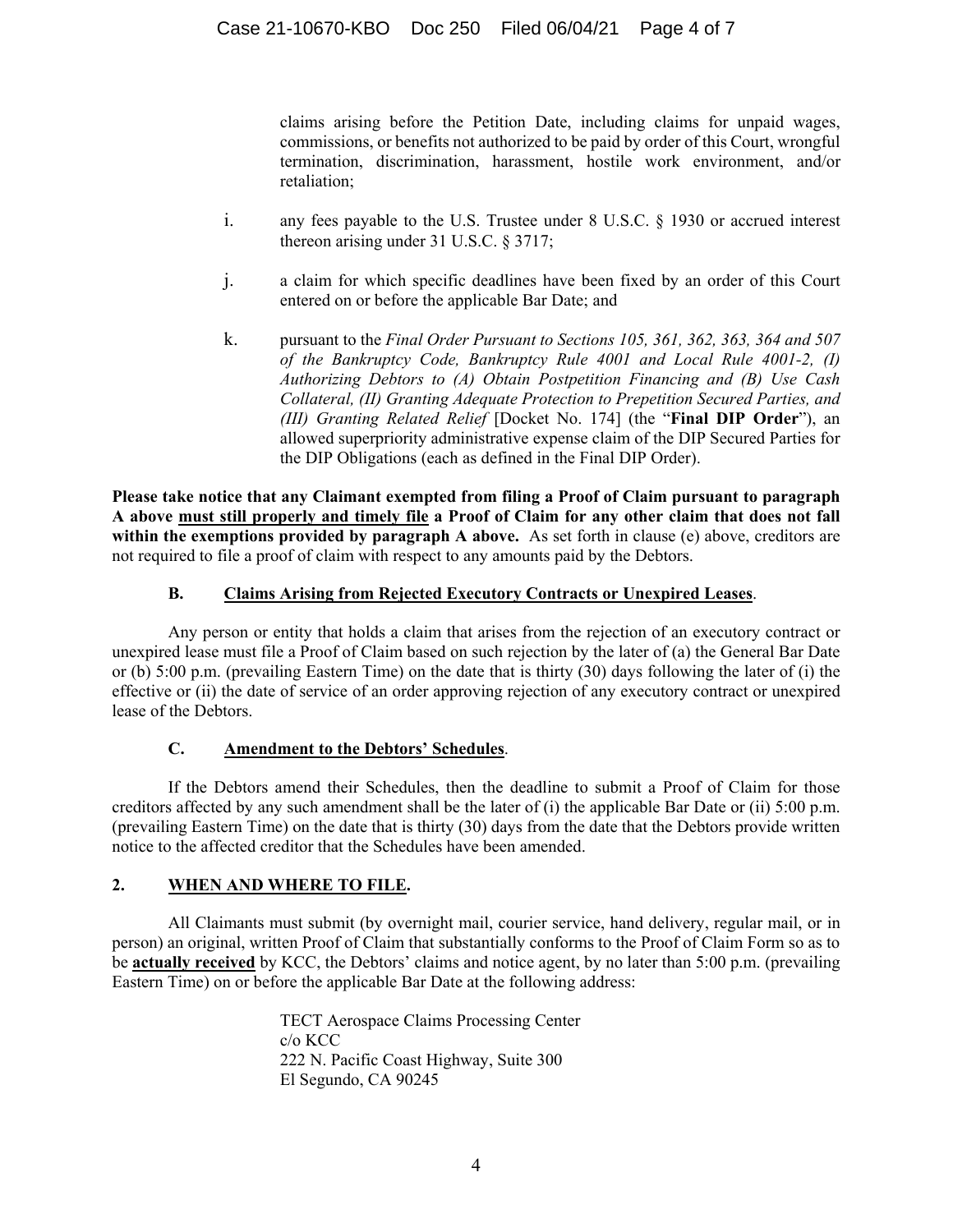Alternatively, Claimants may submit a Proof of Claim electronically by completing the Proof of Claim Form that can be accessed at KCC's website, https://www.kccllc.net/TECTAerospace.

Proofs of Claim will be deemed timely filed only if **actually received** by KCC on or before the applicable Bar Date. Proofs of Claim may **not** be delivered by facsimile, telecopy, or electronic mail transmission. Any facsimile, telecopy, or electronic mail submissions will not be accepted and will not be deemed filed until a proof of claim is submitted to KCC by overnight mail, courier service, hand delivery, regular mail, in person, or through KCC's website listed above.

 Claimants wishing to receive acknowledgment that their Proofs of Claim were received by KCC must submit (i) a copy of the Proof of Claim and (ii) a self-addressed, stamped envelope (in addition to the original Proof of Claim sent to KCC).

#### **3. CONTENTS OF A PROOF OF CLAIM.**

As noted above, the Debtors are enclosing a Proof of Claim Form for use in these Chapter 11 Cases, or you may use another proof of claim form that substantially conforms to Official Bankruptcy Form No. 410. The Proof of Claim Form is available free of charge on KCC's website, https://www.kccllc.net/TECTAerospace.

To be valid, your Proof of Claim **MUST** (i) be signed by the Claimant; (ii) be written in the English language; (iii) be denominated in lawful currency of the United States; (iv) conform substantially to the Proof of Claim Form or Official Form 410; (v) specify the Debtor against which the Proof of Claim is filed as well as the bankruptcy case number corresponding to such Debtor; (vi) set forth with specificity the legal and factual basis for the alleged claim; and (vii) include supporting documentation or an explanation as to why such documentation is not available.

**If you are filing a Claim under section 503(b)(9) of the Bankruptcy Code, you must indicate in the Proof of Claim Form available on KCC's website at https://www.kccllc.net/TECTAerospace the amount of the Claim that arises under section 503(b)(9) of the Bankruptcy Code. For each Claim under section 503(b)(9) of the Bankruptcy Code, you must attach to the Proof of Claim Form a supplemental statement setting forth with specificity: (i) the date of shipment of the goods you contend the Debtors received in the twenty (20) days before the Petition Date; (ii) the date, place, and method (including carrier name) of delivery of the goods you contend the Debtors received in the twenty (20) days before the Petition Date; and (iii) the value of the goods you contend the Debtors received in the twenty (20) days before the Petition Date.** 

#### **4. CONSEQUENCES OF FAILURE TO FILE PROOF OF CLAIM BY THE BAR DATE.**

Any Claimant that is required to file a Proof of Claim in these Chapter 11 Cases pursuant to the Bankruptcy Code, the Bankruptcy Rules, or the Bar Date Order with respect to a particular claim against the Debtors, but that fails to do so properly by the applicable Bar Date may not be treated as a creditor with respect to such claim for the purposes of voting and distribution with respect to any chapter 11 plan that may be filed in these chapter 11 cases.

#### **5. CONTINGENT CLAIMS.**

 Acts or omissions of or by the Debtors that occurred, or that are deemed to have occurred, prior to the Petition Date, including, without limitation, acts or omissions related to any indemnity agreement, guarantee, services provided to or rendered by the Debtors, or goods provided to or by the Debtors, may give rise to claims against the Debtors notwithstanding the fact that such claims (or any injuries on which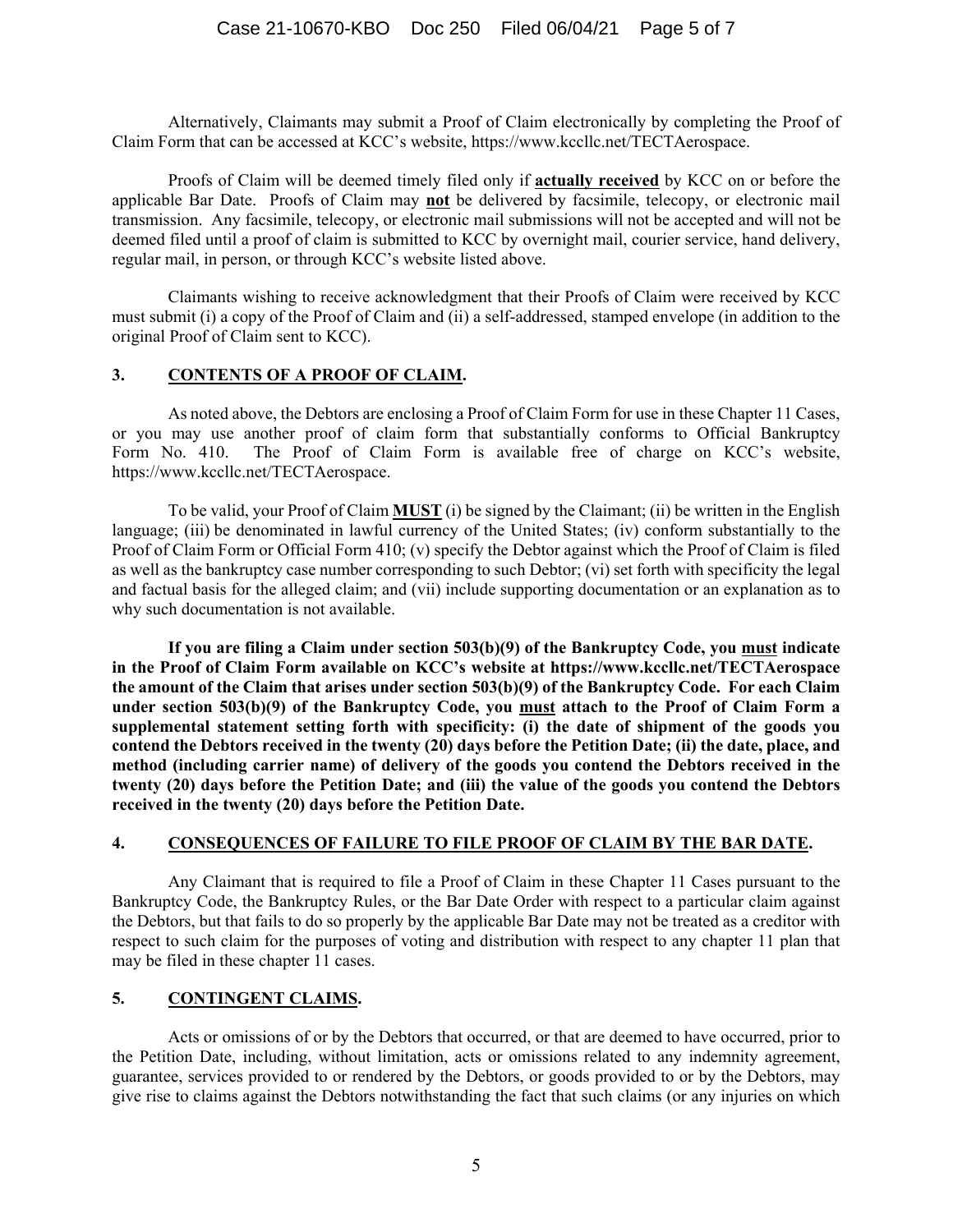they may be based) may be contingent or may not have matured or become fixed or liquidated prior to the Petition Date. Therefore, any person or entity that holds a claim or potential claim against the Debtors, no matter how remote, contingent, or unliquidated, **MUST** file a Proof of Claim on or before the applicable Bar Date.

#### **6. THE DEBTORS' SCHEDULES.**

You may be listed as the holder of a claim against the Debtors in the Schedules. The Schedules are available free of charge on KCC's website at https://www.kccllc.net/TECTAerospace. If you rely on the Schedules, it is your responsibility to determine that your claim is accurately listed in the Schedules. As described above, if (i) you agree with the nature, amount and status of your claim as listed in the Schedules and (ii) your claim is **NOT** described as "disputed," "contingent," or "unliquidated," then you are not required to file a Proof of Claim in these Chapter 11 Cases with respect to such claim. Otherwise, or if you decide to file a Proof of Claim, you must do so before the applicable Bar Date in accordance with the procedures set forth in this Notice and the Bar Date Order.

#### **7. RESERVATION OF RIGHTS.**

 Nothing contained in this Notice or the Bar Date Order is intended or should be construed as a waiver of any of the Debtor's or the Committee's rights, including without limitation, their rights to: (a) dispute, or assert offsets or defenses against, any filed claim or any claim listed or reflected in the Schedules as to the nature, amount, liability, or classification thereof; (b) subsequently designate any scheduled claim as disputed, contingent, or unliquidated; or (c) otherwise amend or supplement the Schedules. In addition, nothing contained herein is intended or should be construed as an admission of the validity of any claim against the Debtors or an approval, assumption, or rejection of any agreement, contract, or lease under section 365 of the Bankruptcy Code. All such rights and remedies are reserved.

# **8. ADDITIONAL INFORMATION.**

The Schedules, the Proof of Claim Form and Bar Date Order are available free of charge on KCC's website at https://www.kccllc.net/TECTAerospace. If you have questions concerning the filing or processing of Claims, you may contact the Debtors' claims agent, KCC, toll-free at (877) 725-7523 or, if calling from outside the United States or Canada, at (424) 236-7237. If you require additional information regarding the filing of a Proof of Claim, you may contact counsel for the Debtors in writing at the addresses below.